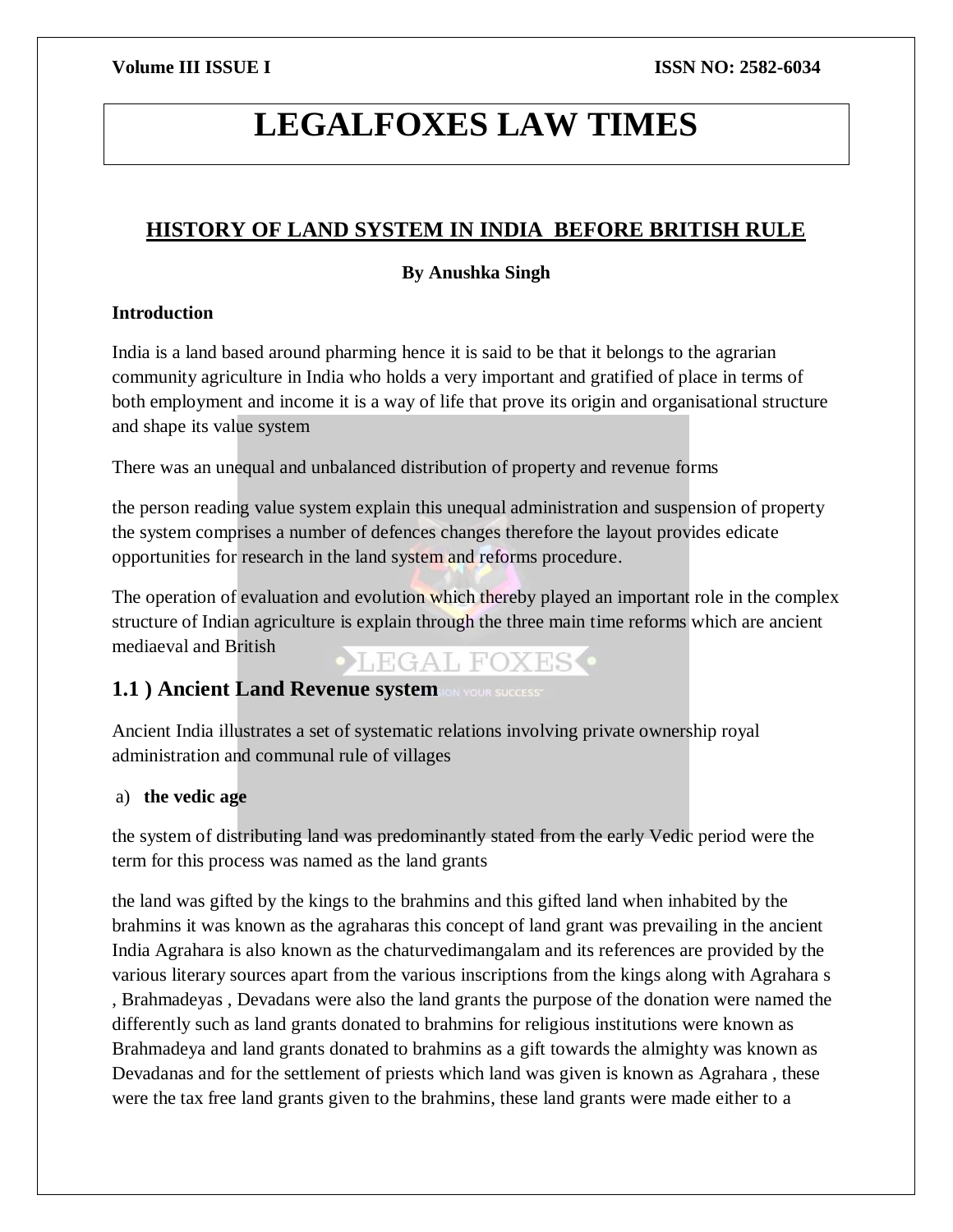single Brahmin or to several brahmins families which ranged for several years Brahmadeyas,. Devadanas, Agraharas vah unwaveringly located near the irrigation work such as lakes rivers sir tanks and when not new sources for irrigation working instructed there by following this brahmins became the administration of agriculture and as productions the second is the Karashasna - David the revenue wearing land grants, where the tax must be paid to the

The third is the kraya shasana this was the land grants given for the secular purpose and it was mainly given to the military officers except in the later Vedic literature clearly indicated the preferences of brahmins on the land it clearly bring out the importance of brahmins in the literature also bring about 2 the conclusion the Brahmin should be given land in return of Vedic sacrifices and ceremonies which they perform.

#### b) **Pre Mauryan Age**

the literature became more vocal in preferences of land grants as dakshina to the brahmins who provide service to the individuals in Pali literature it was mentioned that the bimbisar of Magadh and Prasenjit of koshala donated land to the Brahmins

#### c) **Mauryan Age**

The Arthshastra best of the knowledge of indication that some of the brahmins settlement was established by the royal degree at the same time they enjoyed the land which was exempted through taxes and it included other privileges too

**OLEGAL FOXES** 

#### d) **Post-Mauryan Age**

the land grants were tax free with other privileges such as forced labour and the revenue generated by the land can be settled among them without being shared to the state the satavahana era in the naneghat and Nashik inscription of Queen Naganika.

#### e) **Gupta Age**

during this age implication of the land grant became extensively spread all over the subcontinent the imperial guptas were not deemed to be granted on the owners of the land and only to corporate inscriptions were described to skandagupta , the guptas mandated the villages to obey the brahmins and to hand over all the taxes to the brahmins.

#### f) **Post Gupta Age**

Hieun Tsang mentions the Harsha official tax free land grants tax exempted there was shift in the 10th century the land grants which was given to the Brahmins, now it was directly given to the temples

### **1.2)Mughal land revenue system**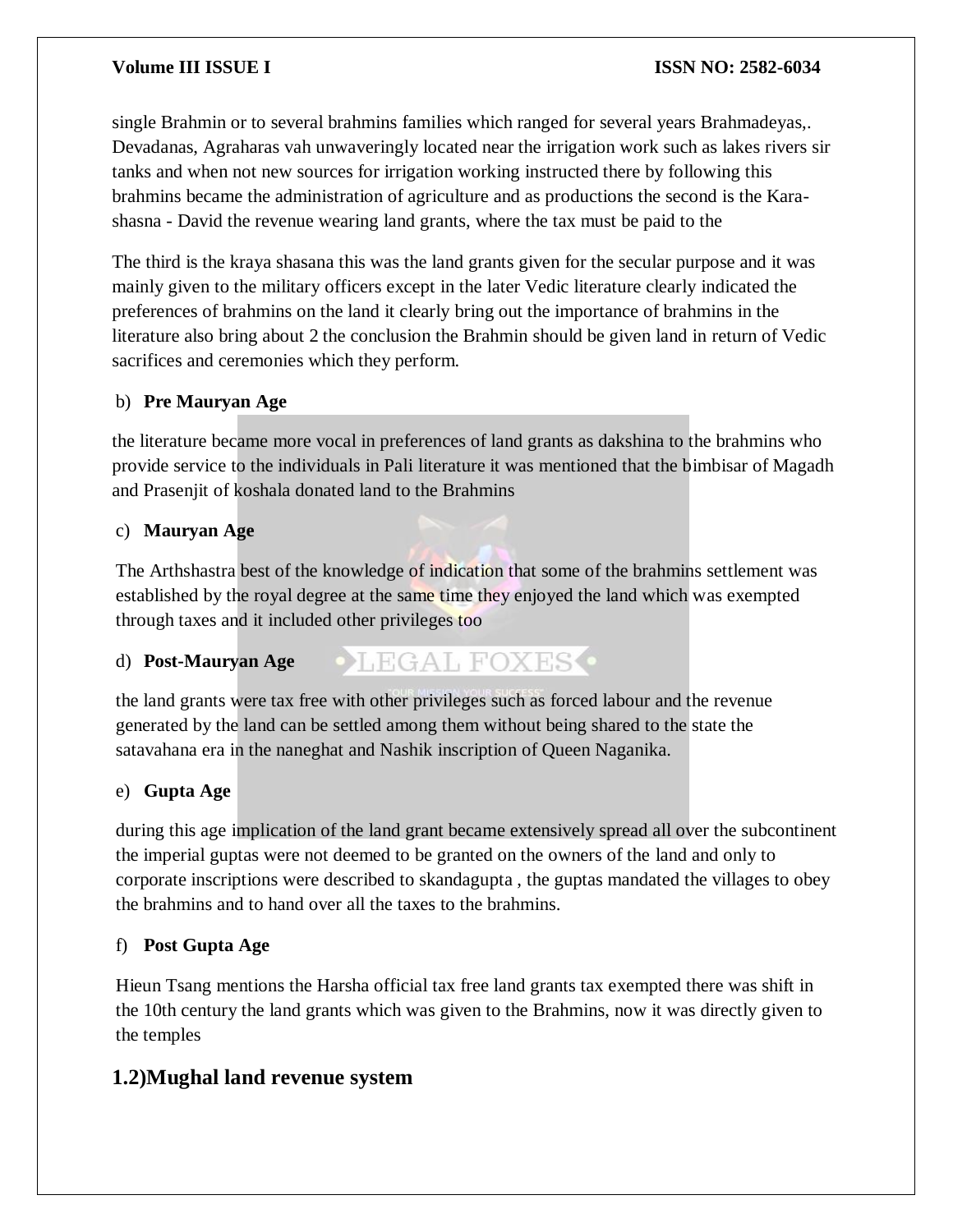gave out increased separation and Heriditariation of social potential a larger portion of agricultural product was extracted from Pizza entry and it was basically used to maintain the military vessels and the brahmins had grant such as brahmadeyas and devadanas and agraharas what the tenure holder

by the tenth century there was a change to witnessed where the land were directly granted for temples instead as brahmadeyas the separation from the president of the excessive production from the land as the land revenue was the mediaeval feature of agrarian system under the mediaeval period the subsequent study brought to the conclusion that the Mughal exempted land from the tax but not the crops if the land is wearing tax then the peasants were to pay tax other than that no land revenue was taken by the Mughals the revenue administration under the first two Mughal rulers did not get any chance to improve the land system in India as Babur I was so much engaged in various wars as in for the beginning of the Mughal Empire Babur for the Lodhi Empire in 1526 followed by the battle of khanwa all these four years of his ruling he devoted all his times to the words this successor who are you also did not get any chance to improve as he was troubled some after his accession to the throne and had to spend most of his life in the

the magnificent land revenue system was provided by Sher Shah Suri to intercede in the middle of Humayun and Akbar.

Sher Shah Suri had a great knowledge of revenue system as jagirdars of shishram , khawaspur and Tanda comma when he became the emperor of India he tried to introduce the system on a large scale he introduced the measurements of lands in uniform standards he divided the cultivable land in three categories which was good middling and bad. the share of the state was fixed at one third of the gross production which can be paid through any mode either cash or kind each cultivator has to pay two and a half percent of the revenue he paid to the state shares have paid great awareness to the pigeons hi lessen the revenue at the time of calamities he appointed particular officers for the collection of tax their conduct was kept a keen eye by the emperor so that they do not exploit any of the peasants in 14th century the foundation of surface irrigation led to the rising of spring crop Rabi autumn crop kharif the Tughlaq ruler encouraged the canal irrigation the local people and the landlords were given different responsibilities such as digging of fodder canal and maintenance of public canals Mohammed Tughlaq reform the revenue system the the emperor introduced an impartial approach by inflating the rate of taxation on such and fertile and full stop and help the poor.

The two periods of the instigation of two major crops tobacco and maize

Land revenue system during Empire shape of Akbar during this time Akbar's dynasty new system of revenue collection were introduced with the help of Raja todarmal who acted as the finance minister of emperor the two systems was Zabti and Dahsala system

#### **The Zabti system**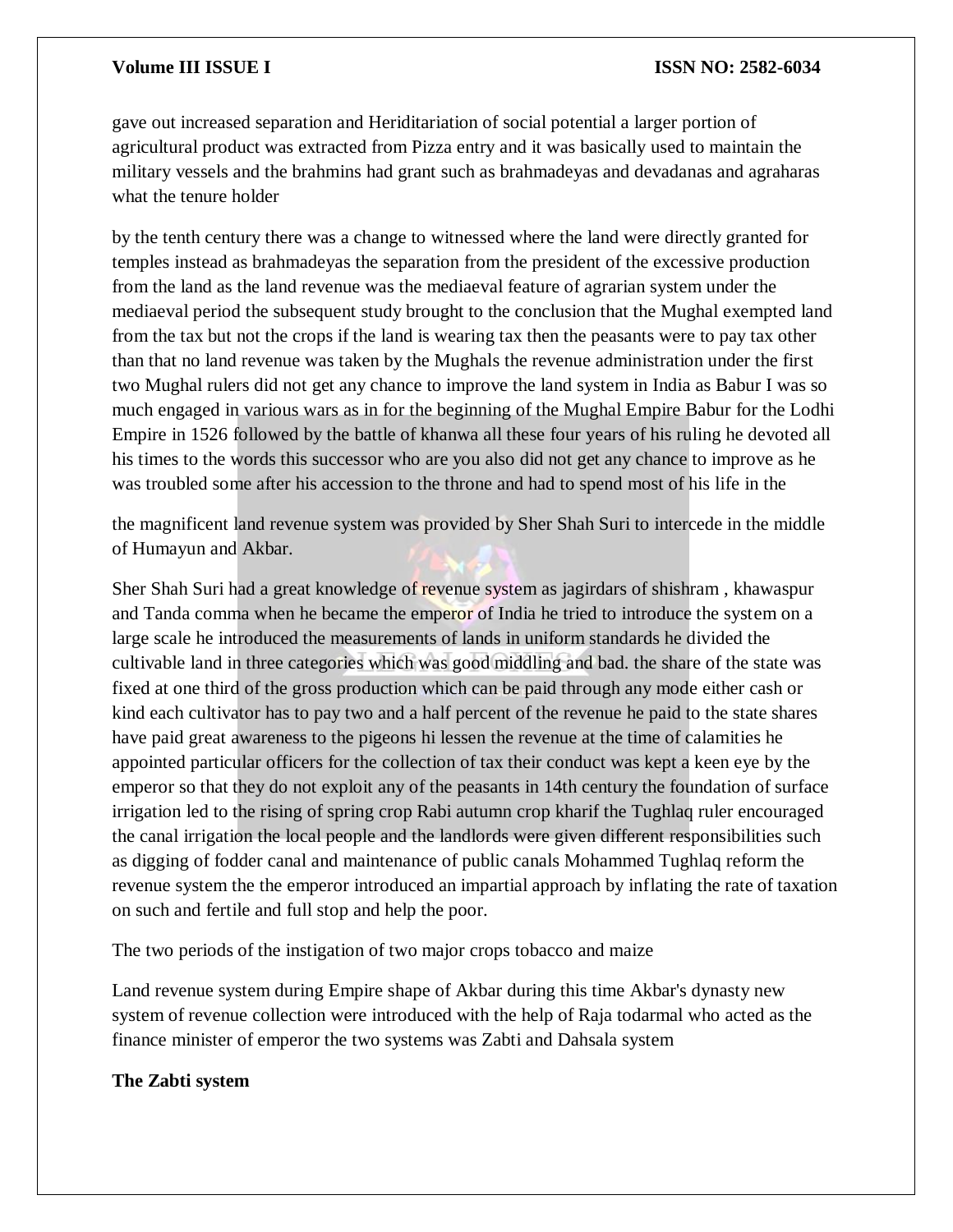it was considered as the most important method of evaluation all the origin of this practice was done by Sher Shah but it effectively prevailed during the Empire shape of Akbar Akbar revise the whole pattern of this practice until it got its final shape Akbar introduced an experiment name karori which month all the parganas and fiscal who is land building for more than 1 crore had to place under the office known as karori .

The jagir that is the land gifted by emperor as a gift word trans figured as khalisa the measurements during the karori experiment were done through different procedures were some changes were also seen during this time bamboo rods having an iron ring called the nawab was used instead of hamper ropes on the basis of higher yields and production and the prices prevailing in another region where divided for revenue purpose into Dastur circles Dastur ul Amal I was put together at zonal level keeping into consideration food crops there was a fixed price and were respectively decided

Main feature of zabti system was measurement of land was unnecessary ye Dastur Al Amal known for the fixed rates of crops the collection thereby was made in cash

Merits measurements were able to rechecked Dastur Al Amal was introduced and made easy for collection of fixed rates in 14 century the foundation of surface irrigation lead to the raising of spring crop Rabi and canal irrigation the local people and the landlords were given full responsibilities such as digger of field maintenance public canal

Demerits the zabti system could not be applied if the soil was not invariable if the yields were unknown it could provide problem to the presents this method was high priced it was only applicable in in CRO region of emperor.

#### **The Dahsala system**

was initiated by Akbar the average prices and the average procedure of different crops prevailing in the last 10 years were calculated one third portion of the average production was allocated to the state the system was embraced in the major provinces of Empire covering Multan Delhi Allahabad our Lahore. The main feature of the system were calculated the appropriate measurement of the land 16x60 bighas was implicated as a standard unit of area. A new gaz aur yard was used as 41 digits or 33 inches in length to fix the land revenue of both consistency and production of cultivation were taken into examination coma land which was being continuously cultivated was named polaj and in the contrary lying land which was fallow was called parauti for years. Was made to pay ful rates called polaj the land which has been lide fellow for 3-4 consecutive years were called chachar .

entered in 5th year into its cultivation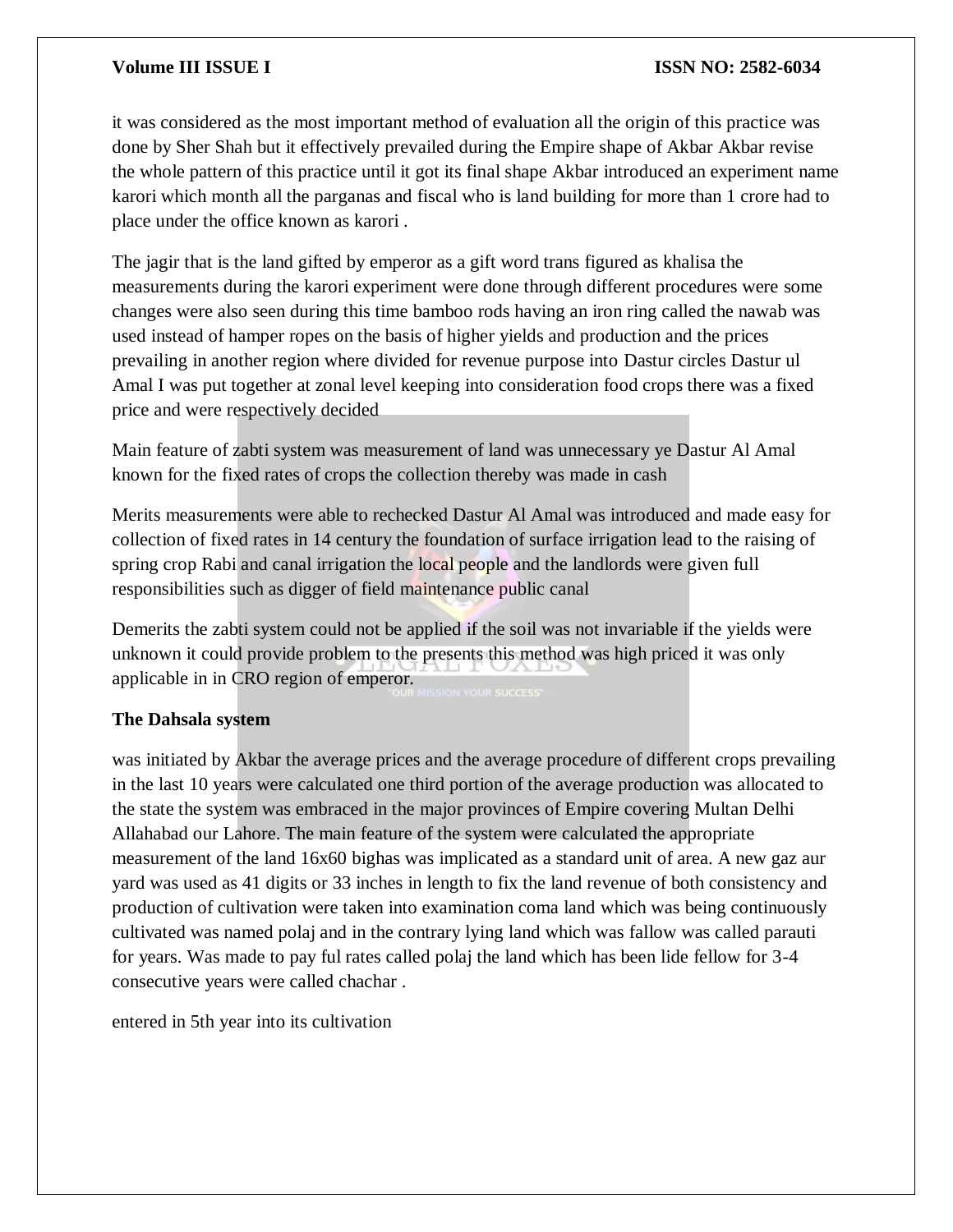decide that following land revenue had been examined in kind was transferred into cash from the basis of Dastur Al Amal prepared at zonal level cultivators got patta which was known for title deed of land qubooliat of agreement in obedience two patients had to pay the dues

#### **Shahjahan**

The emperor introduced one of the important revenue official which was known as ameen whose main function was to assess the revenue he was appointed by Diwan which was the central finance department he was responsible collectively with the karori and faujdar for the safe transportation of collected revenue hair by the faujdar of the region kept a keen eye on the activities of amine and Karoli he also used to suggest their promotion

Other than Zabti and Dahsala there were more methods of land revenue assessment during the Mughals

Few frequently used methods were

- Khet batai : division of fields and share was decided when the crop was still standing
- Lang Batai : when the crop was cut but the grain was not separated at that time the share and division of crops was decided.
- Ghalla bakshi crop sharing common name different at different region bhaoii and batai

in late 17 century crop sharing has been mentioned as the best method of revenue assessment and collection the method was introduced where the pigeons and the state share the risk of seasons  $H/GA$  $\mathbb{L}$ H.C equally

Kankut word derived from the word kan and kut where Kan means grains and kut meant to calculate appraisal

Does the land revenue system established by Akbar continued throughout the Mughal period with not a proper amount of of change the system worked edicate likho the land revenue under Babar stood at rupees 2.60 crores in Akbar time it stood at rupees 17.5 3 crores in Jahangir time at 17.808300 under Aurangzeb it rose to 29.7 71 crores

At the time of of Empire ship of Aurangzeb he introduced the system to the Deccan the cost of revenue doubled

Masaq revenue assessment and collection that was

#### **Revenue farming ijara system**

Aurangzeb precisely and clearly said that land revenue should be commanded according to Sharia that is not more than one half of the total produce Aurangzeb specify that where the authorities to alternative to crop sharing usually in the case of grave present fees entry the proportions should be one half of one 3rd to 5th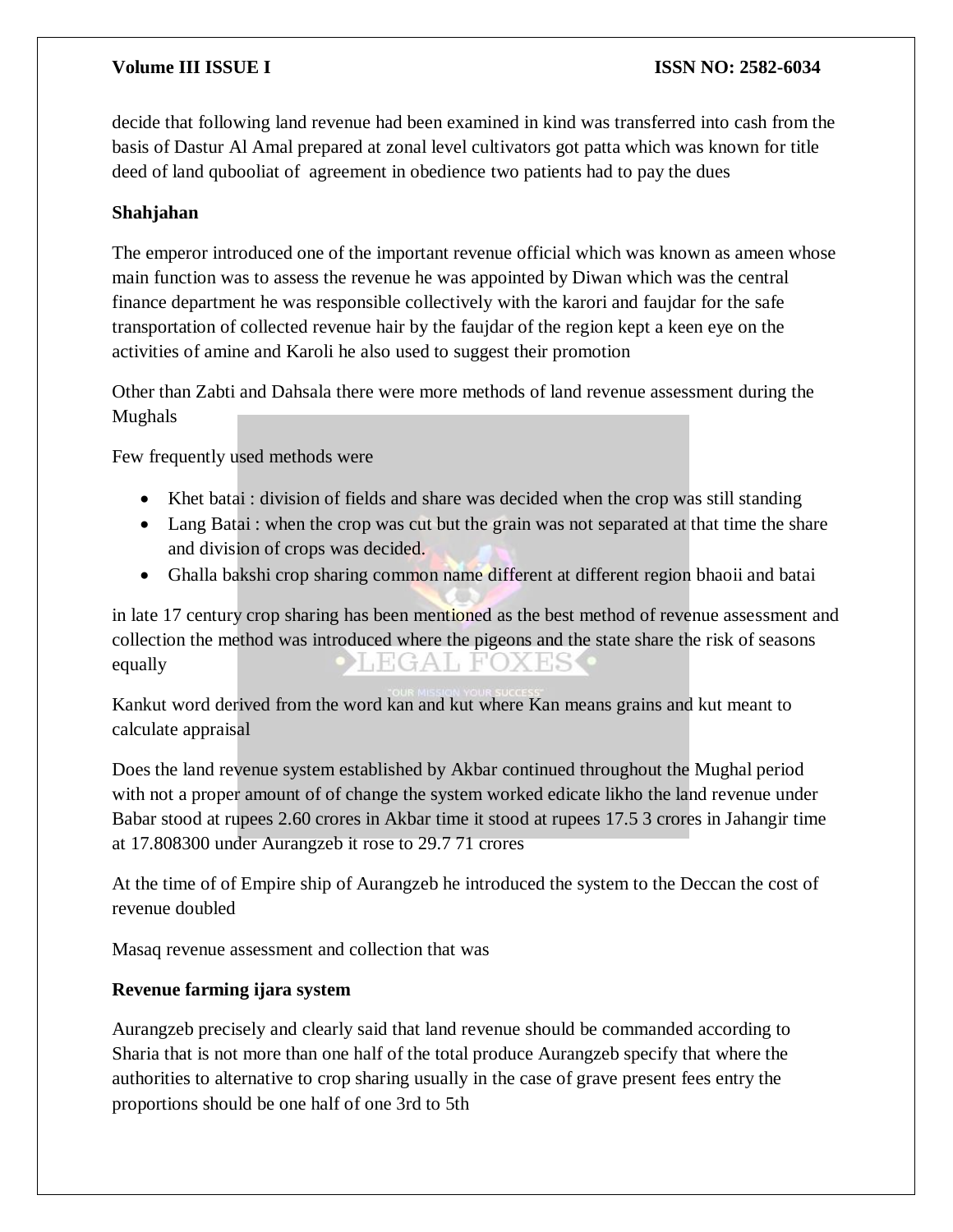Rates were explicitly e higher than that of Akbar's time in the scenario of Rajasthan it was observed that the rates of revenue were different according to the castes

#### **Land revenue administration during Mughals:**

There is a lot of details about the revenue mechanism about the land which was directly on by the kings that for this type of land was kharif on the contrary the information about the jagir was a person who has the power to collect and enjoy the revenue and to operate the government in the district

the jagirdar were transferred in every two to three years in different areas where they have no knowledge of revenue paying potential of that local area therefore the local areas decided to have more officials to assist these jagirdars officials and agents of jagirdar jagirdar who had their permanent residence in that area and were hereditary do not get off affected by the Jagat Das who are transferred there were also imperial officials to help and control the jagirdars.

At the rural level there were some more revenue officials

### **a) Qunango:**

a subdivision of districts resulting in group of villages were known as pargana which was administered by Qunango as the revenue officials this official post was inherited but an order from the king for the nomination was still required thereby the Qunango can be removed by the order of king when he is found to be conducting malpractices his main works include maintaining records revenue receipts area statistics common practices and customs of the local area generation in return of those works where 1% of the revenue generated.

### **b) Chaudhari:**

Important it and one of the major main works to assess the collector of revenue was also known as the counter check for Qunango.

#### **c) Shiqqdar:**

at the time of Sher Shah Dewar respectively appointed for maintaining law and orders and at the time of Akbar these officials were the subordinate to the karori and were helpful during the experiment

#### **d) Muqaddam and patwari:**

they were the officials at the village level and they were known as headman who used to have 2.5 % of the revenue the main work of patwari was to maintain records

#### e) **Waqai Nawis** :

these were the officials whose main duty was to report the kings.